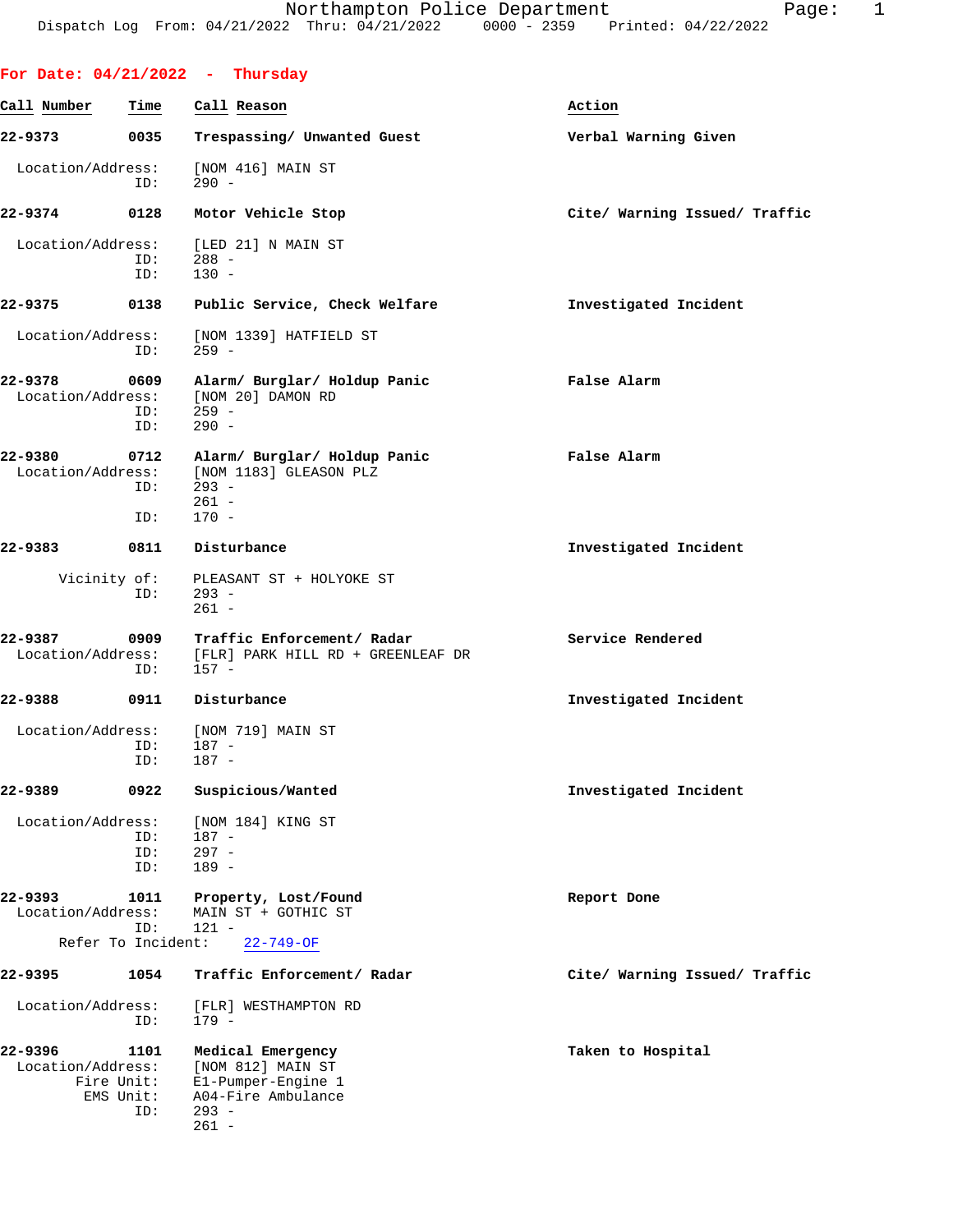|                              |                           | Northampton Police Department<br>Dispatch Log From: 04/21/2022 Thru: 04/21/2022 0000 - 2359 Printed: 04/22/2022 | 2<br>Page:                     |
|------------------------------|---------------------------|-----------------------------------------------------------------------------------------------------------------|--------------------------------|
|                              |                           |                                                                                                                 |                                |
|                              | EMS Unit:                 | A01-Fire Ambulance                                                                                              |                                |
| 22-9397                      | 1105                      | Traffic Accident                                                                                                | Investigated Incident          |
| Location/Address:            | ID:                       | HATFIELD ST + BRIDGE RD<br>$189 -$                                                                              |                                |
| 22-9399<br>Location/Address: | 1115<br>ID:               | Theft/ Larceny<br>[NOM 633] MAIN ST<br>$293 -$                                                                  | Report Done                    |
|                              | Refer To Incident:        | $261 -$<br>$22 - 750 - OF$                                                                                      |                                |
| 22-9402                      | 1135                      | Traffic, Complaint/Hazard                                                                                       | Referred to Taken Other Agency |
| Location/Address:            | ID:                       | [FLR] ROCKY HILL RD<br>$157 -$                                                                                  |                                |
| 22-9403                      | 1150                      | Traffic, Complaint/Hazard                                                                                       | Investigated Incident          |
| Location/Address:            | ID:                       | DAMON RD<br>$189 -$                                                                                             |                                |
| 22-9405                      | 1205                      | Traffic, Complaint/Hazard                                                                                       | Area Search Negative           |
| Location/Address:            | ID:<br>ID:                | INDUSTRIAL DR<br>$189 -$<br>$293 -$<br>$261 -$                                                                  |                                |
| 22-9407                      | 1216                      | Parking Violation                                                                                               | Referred to Taken Other Agency |
|                              | Vicinity of:              | [NOM 107] MAIN ST                                                                                               |                                |
| 22-9408                      | 1221                      | Disturbance                                                                                                     | Investigated Incident          |
| Location/Address:            | ID:<br>ID:                | [FLR 162] MEADOW ST<br>$157 -$<br>$293 -$<br>$261 -$                                                            |                                |
| 22-9410<br>Location/Address: | 1238<br>ID:<br>ID:        | Assist/ Service Calls<br>[NOM 2829] MAIN ST<br>$189 -$<br>$170 -$                                               | Service Rendered               |
| 22-9417<br>Location/Address: | ID:<br>Refer To Incident: | 1337 Harassment / Stalking<br>ROUND HILL RD<br>$121 -$<br>$22 - 752 - OF$                                       | Report Done                    |
| 22-9418                      | 1345<br>ID:               | ASSIST OTHER AGENCY<br>Location/Address: [NOM 188] CENTER ST<br>$171 -$                                         | Report Done                    |
|                              | Refer To Incident:        | $22 - 753 - OF$                                                                                                 |                                |
| 22-9420                      |                           | 1417 Traffic Accident                                                                                           | Investigated Incident          |
| Location/Address:            | ID:<br>Refer To Accident: | [FLR 151] MAIN ST + CHESTNUT ST<br>157 -<br>$22 - 136 - AC$                                                     |                                |
| 22-9421<br>Location/Address: | 1426<br>ID:               | Traffic, Complaint/Hazard<br>[NOM 1756] N KING ST<br>$297 -$                                                    | Service Rendered               |
| 22-9422                      | 1432                      | Suspicious/Wanted                                                                                               | Investigated Incident          |
| Location/Address:            | ID:                       | [NOM 2118] CARLON DR<br>$187 -$                                                                                 |                                |
|                              |                           |                                                                                                                 |                                |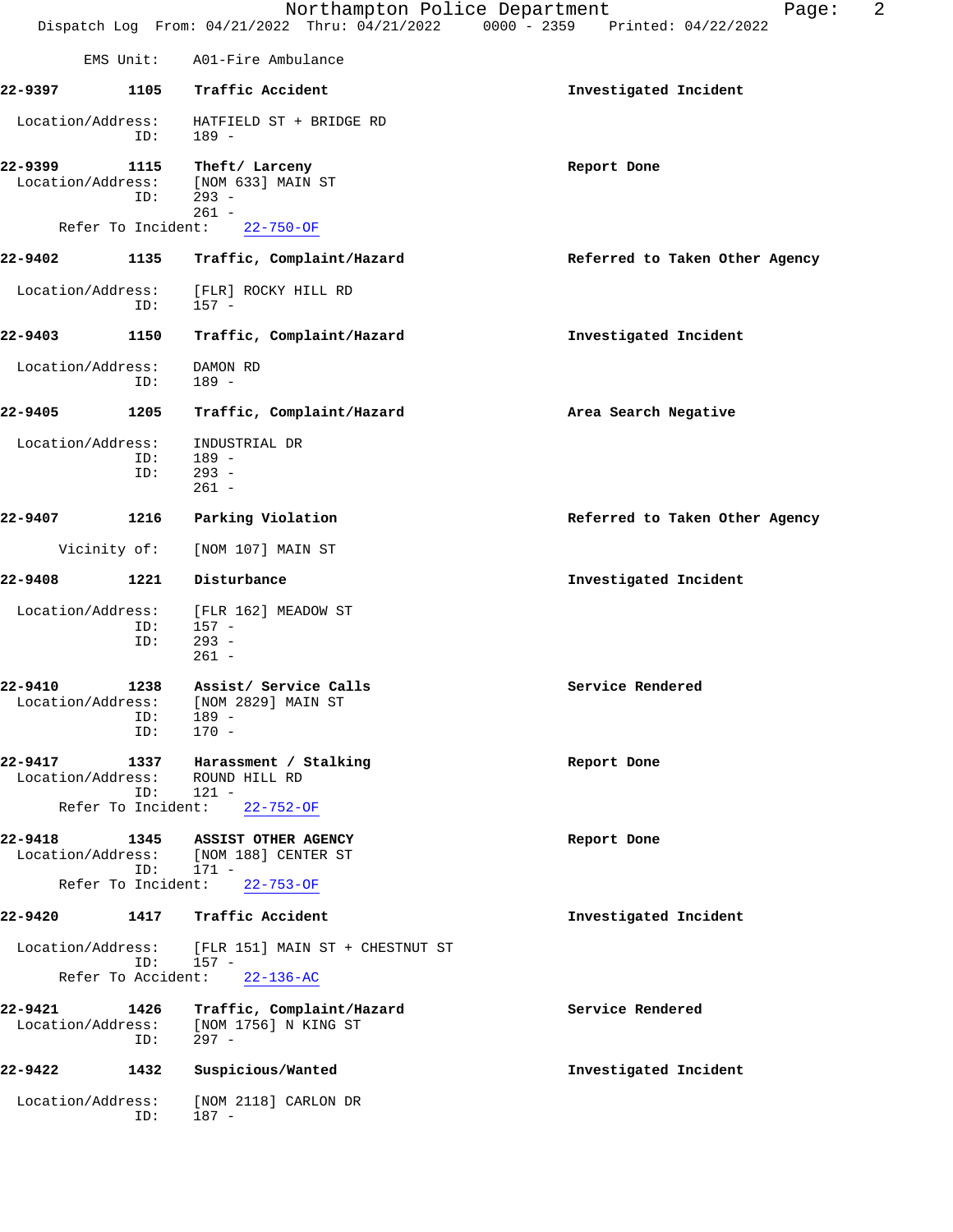| 22-9424<br>Location/Address: | 1530<br>ID: | Public Service, Check Welfare<br>[NOM 2377] EARLE ST<br>$199 -$ | Service Rendered              |
|------------------------------|-------------|-----------------------------------------------------------------|-------------------------------|
| 22-9425                      | 1539        | Suspicious/Wanted                                               | Investigated Incident         |
| Location/Address:            |             | SOUTH ST                                                        |                               |
|                              | ID:         | $170 -$                                                         |                               |
|                              | ID:         | $297 -$                                                         |                               |
|                              | ID:         | $199 -$                                                         |                               |
|                              | ID:         | $294 -$<br>$203 -$                                              |                               |
| 22-9426                      | 1556        | Public Service, Check Welfare                                   | Area Search Negative          |
| Location/Address:            |             | [NOM 1902] GROVE ST                                             |                               |
|                              | ID:         | $210 -$                                                         |                               |
|                              | ID:         | $294 -$                                                         |                               |
|                              | EMS Unit:   | $203 -$<br>A01-Fire Ambulance                                   |                               |
| 22-9428                      | 1651        | Traffic Accident                                                | Investigated Incident         |
| Location/Address:            |             | [NOM 338] PLEASANT ST                                           |                               |
|                              | ID:         | $199 -$                                                         |                               |
|                              | ID:         | $170 -$                                                         |                               |
| 22-9430                      | 1657        | Suspicious/Wanted                                               | Area Search Negative          |
| Location/Address:            |             | FRANKLIN ST                                                     |                               |
|                              | ID:         | 199 -                                                           |                               |
|                              | ID:         | $297 -$                                                         |                               |
| 22-9434                      | 1759        | Alarm/ Burglar/ Holdup Panic                                    | Investigated Incident         |
| Location/Address:            |             | [FLR 207] N MAPLE ST                                            |                               |
|                              | ID:         | $210 -$                                                         |                               |
|                              | ID:         | $297 -$<br>$199 -$                                              |                               |
|                              | ID:         |                                                                 |                               |
| 22-9437                      | 1923        | Public Service, Check Welfare                                   | Service Rendered              |
| Location/Address:            |             | JACKSON ST + BRIDGE RD                                          |                               |
|                              | ID:         | 181 -                                                           |                               |
|                              | ID:         | $210 -$                                                         |                               |
| 22-9440                      | 1959        | Motor Vehicle Stop                                              | Verbal Warning Given          |
| Location/Address:            | ID:         | [NOM 1044] SOUTH ST<br>$245 -$                                  |                               |
| 22-9441                      | 2001        | Motor Vehicle Stop                                              | Verbal Warning Given          |
|                              |             |                                                                 |                               |
| Location/Address:            |             | [FLR] N MAPLE ST                                                |                               |
|                              | ID:<br>ID:  | 181 -<br>$199 -$                                                |                               |
| $22 - 9443$                  | 2011        | Motor Vehicle Stop                                              | Verbal Warning Given          |
| Location/Address:            | ID:         | [FLR] ROCKY HILL RD<br>$245 -$                                  |                               |
| 22-9444                      | 2019        | Traffic Enforcement/ Radar                                      | Verbal Warning Given          |
| Location/Address:            |             | [FLR] WESTHAMPTON RD                                            |                               |
|                              | ID:         | $245 -$                                                         |                               |
| 22-9449                      | 2153        | Parking Violation                                               | Cite/ Warning Issued/ Traffic |
| Location/Address:            | ID:         | [NOM 778] CENTER ST<br>$294 -$<br>$203 -$                       |                               |
|                              |             |                                                                 |                               |